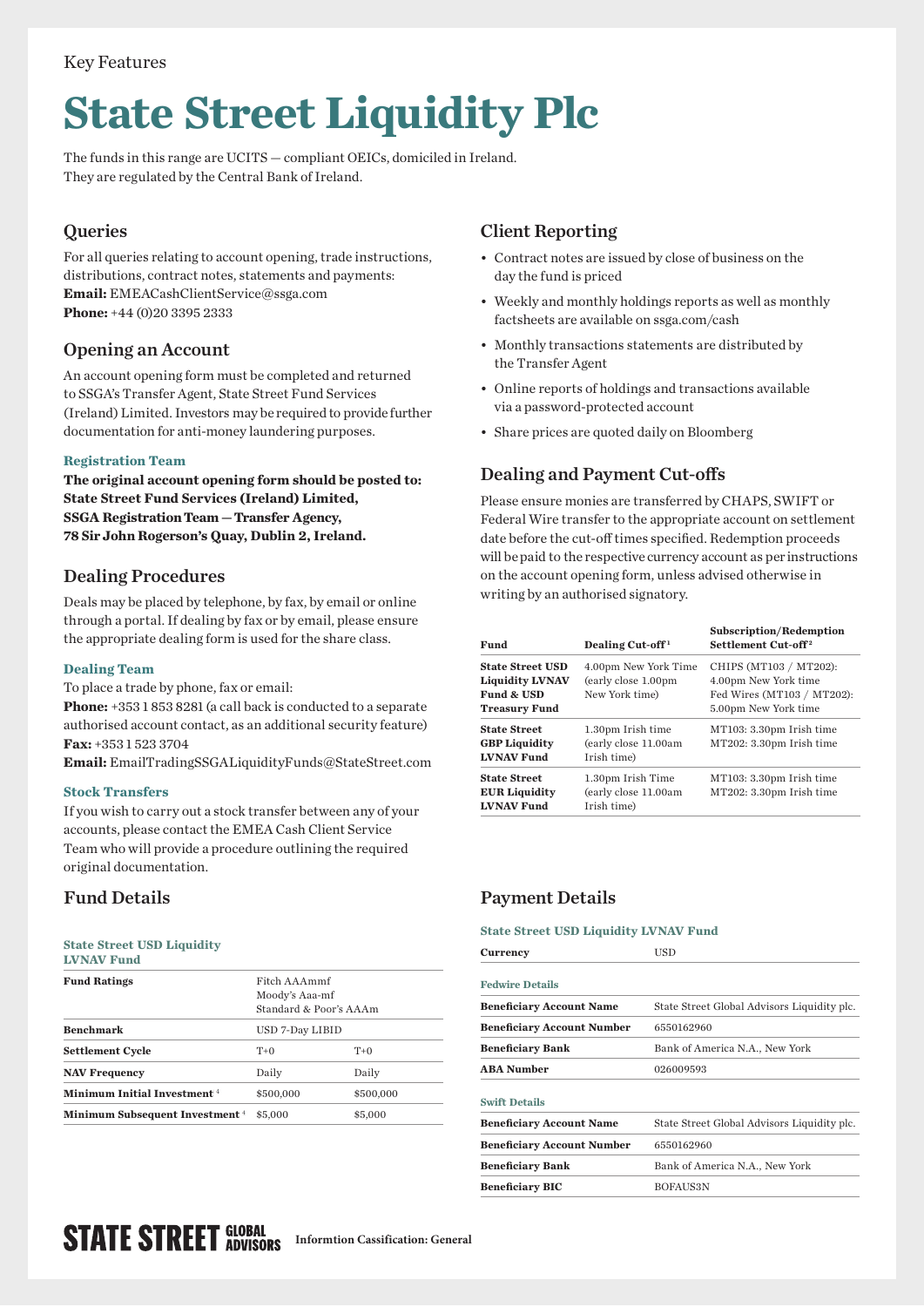#### **State Street GBP Liquidity LVNAV Fund**

| итим гипч                                         |                                        |          |
|---------------------------------------------------|----------------------------------------|----------|
| <b>Fund Ratings</b>                               | Fitch AAAmmf<br>Standard & Poor's AAAm |          |
| <b>Benchmark</b>                                  | GBP 7-Day LIBID                        |          |
| <b>Settlement Cycle</b>                           | $T+0$                                  | $T+0$    |
| <b>NAV Frequency</b>                              | Daily                                  | Daily    |
| Minimum Initial Investment <sup>4</sup>           | £500,000                               | £500,000 |
| <b>Minimum Subsequent Investment</b> <sup>4</sup> | £5,000                                 | £5,000   |

#### **State Street EUR Liquidity LVNAV Fund**

| <b>Fund Ratings</b>                               | Fitch AAAmmf<br>Standard & Poor's AAAm |          |
|---------------------------------------------------|----------------------------------------|----------|
| <b>Benchmark</b>                                  | EUR 7-Day LIBID                        |          |
| <b>Settlement Cycle</b>                           | $T+0$                                  | $T+0$    |
| <b>NAV Frequency</b>                              | Daily                                  | Daily    |
| Minimum Initial Investment <sup>4</sup>           | €500,000                               | €500,000 |
| <b>Minimum Subsequent Investment</b> <sup>4</sup> | €5.000                                 | €5,000   |
|                                                   |                                        |          |

#### **State Street USD Treasury Liquidity Fund**

| <b>Fund Ratings</b>                            | Fitch AAAmmf<br>Standard & Poor's AAAm<br>BofA Merrill Lynch 3-Month<br>US Treasury Bill Index |           |
|------------------------------------------------|------------------------------------------------------------------------------------------------|-----------|
| <b>Benchmark</b>                               |                                                                                                |           |
| <b>Settlement Cycle</b>                        | $T+0$                                                                                          | $T+0$     |
| <b>NAV Frequency</b>                           | Daily                                                                                          | Daily     |
| Minimum Initial Investment <sup>4</sup>        | \$500,000                                                                                      | \$500,000 |
| <b>Minimum Subsequent Investment</b> 4 \$5,000 |                                                                                                | \$5,000   |

# Fund Details Payment Details

#### **State Street GBP Liquidity LVNAV Fund**

| <b>Currency</b>                   | GBP                                         |
|-----------------------------------|---------------------------------------------|
| <b>Beneficiary Account Name</b>   | State Street Global Advisors Liquidity plc. |
| <b>Beneficiary Account Number</b> | 56039011                                    |
| <b>Beneficiary Bank</b>           | Bank of America N.A., London                |
| <b>Beneficiary BIC</b>            | BOFAGB22                                    |
| <b>CHAPS Sort Code</b>            | 165050                                      |
| <b>IBAN</b>                       | GB16BOFA16505056039011                      |

#### **State Street EUR Liquidity**

**LVNAV Fund**

| <b>Currency</b>                   | EUR.                                        |
|-----------------------------------|---------------------------------------------|
| <b>Beneficiary Account Name</b>   | State Street Global Advisors Liquidity plc. |
| <b>Beneficiary Account Number</b> | 19923018                                    |
| <b>Beneficiary Bank</b>           | Bank of America N.A., Frankfurt             |
| <b>Beneficiary BIC</b>            | <b>BOFADEFX</b>                             |
| <b>IBAN</b>                       | DE14500109000019923018                      |

#### **State Street USD Treasury Liquidity Fund**

| <b>Fedwire Details</b>            |                                             |
|-----------------------------------|---------------------------------------------|
| <b>Beneficiary Account Name</b>   | State Street Global Advisors Liquidity plc. |
| <b>Beneficiary Account Number</b> | 6550162960                                  |
| <b>Beneficiary Bank</b>           | Bank of America N.A., New York              |
| <b>ABA Number</b>                 | 026009593                                   |
| <b>Swift Details</b>              |                                             |
| <b>Beneficiary Account Name</b>   | State Street Global Advisors Liquidity plc. |
| <b>Beneficiary Account Number</b> | 6550162960                                  |
| <b>Beneficiary Bank</b>           | Bank of America N.A., New York              |
| <b>Beneficiary BIC</b>            | BOFAUS3N                                    |

<sup>1</sup> Contact your Client Relationship Manager for a copy of our latest non-trading and early close days calendar.

<sup>2</sup> Settlement times relate to currency market deadlines. All deadlines are subject to agent / corresponding bank receiving pre-advise (with the exception of Fed Wire instructions).

<sup>3</sup> TER = Total Expense Ratio.

4 The minimum initial and subsequent investment amounts are currently waived. This may change at the discretion of the Board of Directors of the State Street Liquidity Plc.